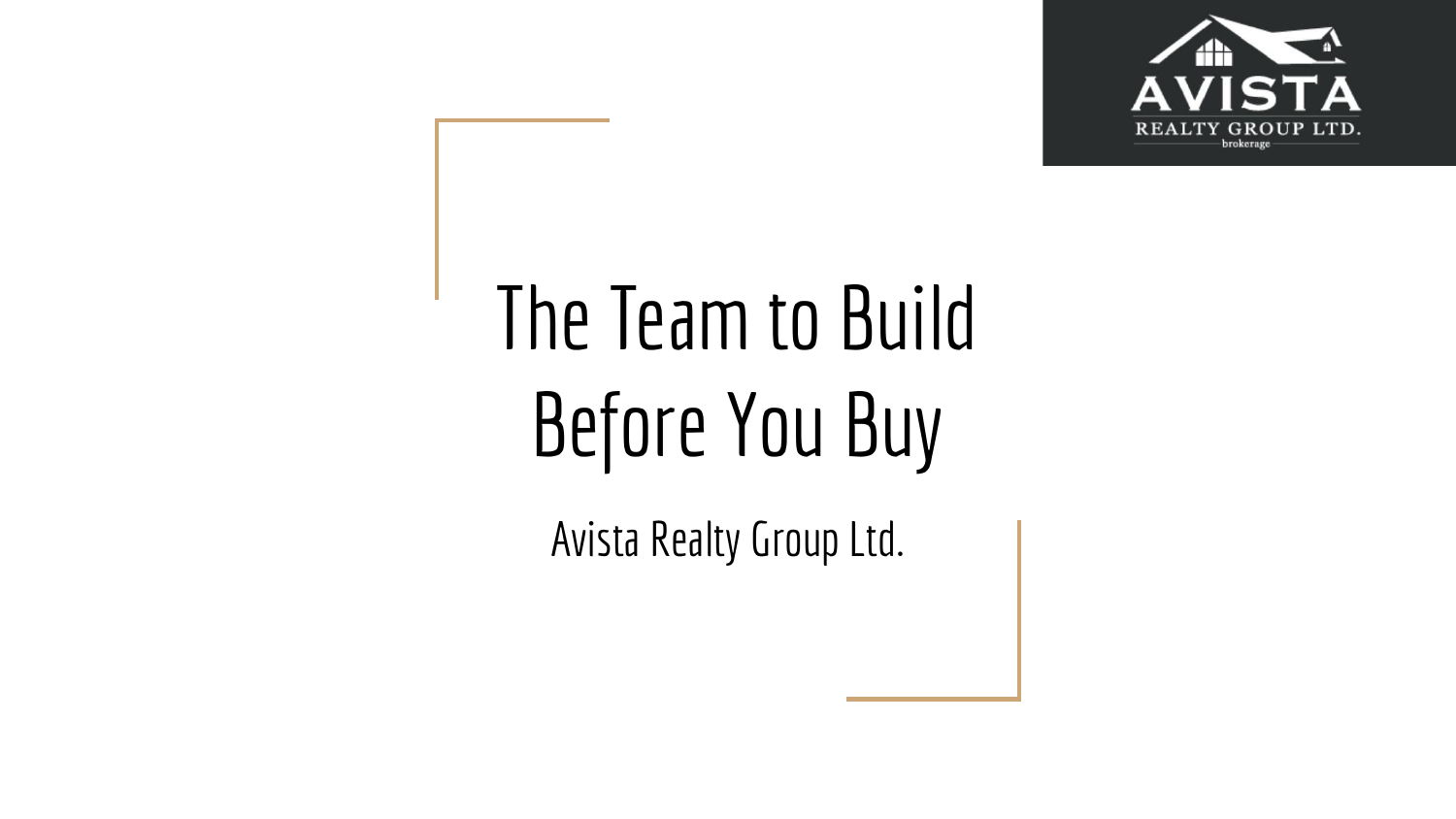## 1. Real Estate Agent



Buying a new home can be confusing and overwhelming, regardless of whether you're a [first-time homebuyer](https://www.redfin.com/guides/first-time-home-buyer-guide) or not. However, the process will feel less daunting with an experienced real estate agent by your side.

From finding the ideal home in your price range to knowing [how much to offer on a](https://www.redfin.com/blog/how-much-to-offer-on-a-house/) [house](https://www.redfin.com/blog/how-much-to-offer-on-a-house/), your real estate agent is there to make your home buying experience as smooth as possible. Call us today to help with the process from the preparation to the closing. Your qualified realtor works with you.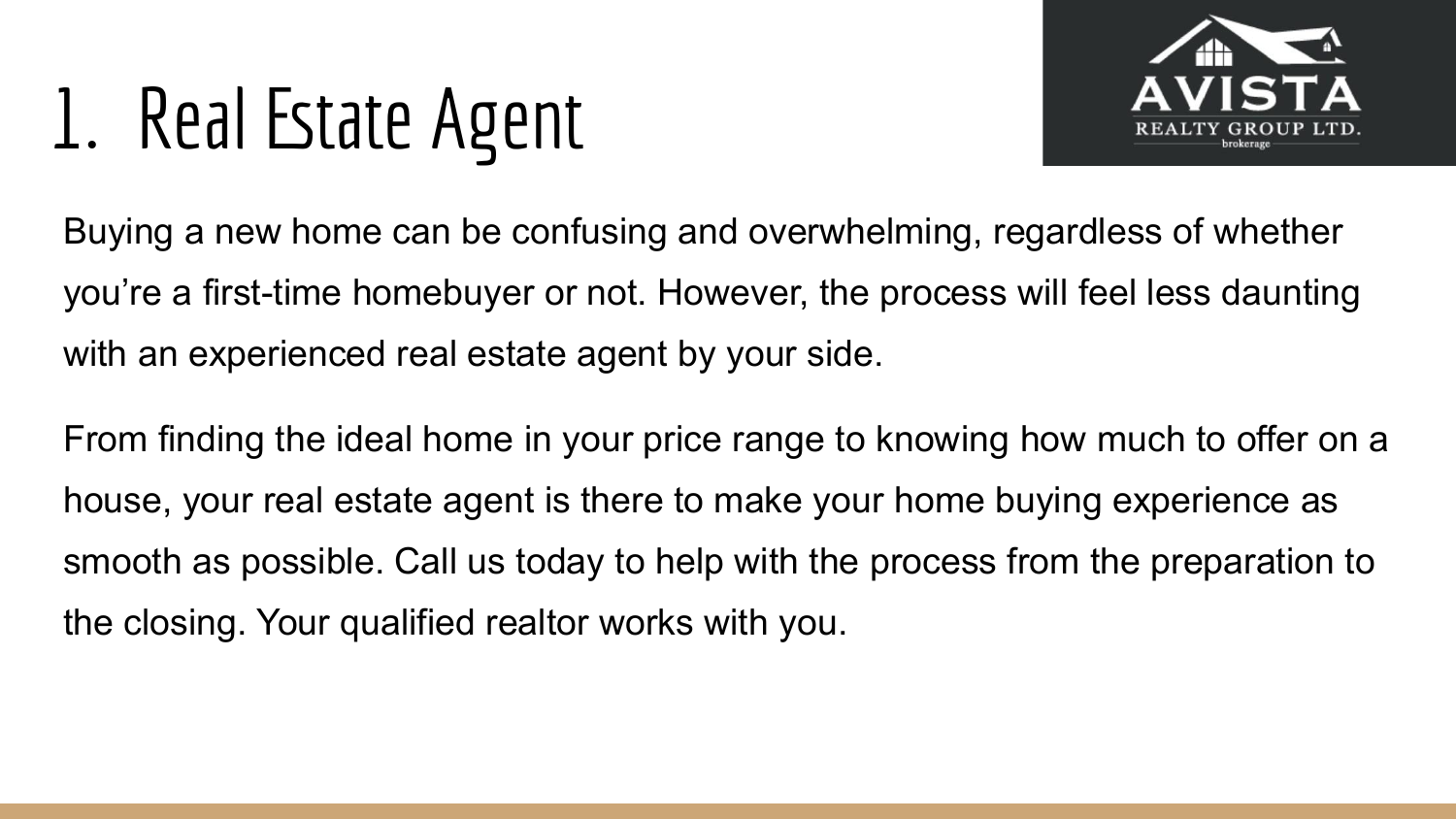# 2. Mortgage Lender



Deciding on how to finance your home — and with whom — is an important decision. And with a handful of loan types and mortgage lenders out there, you'll want to thoughtfully choose the company you work with. Be sure to get prequalified prior to looking for homes.

A mortgage lender will let you know how much you can afford and the loan amount you qualify for. This way you can get pre-approved to show sellers that you're a qualified and serious buyer, and you'll know exactly how much you can afford.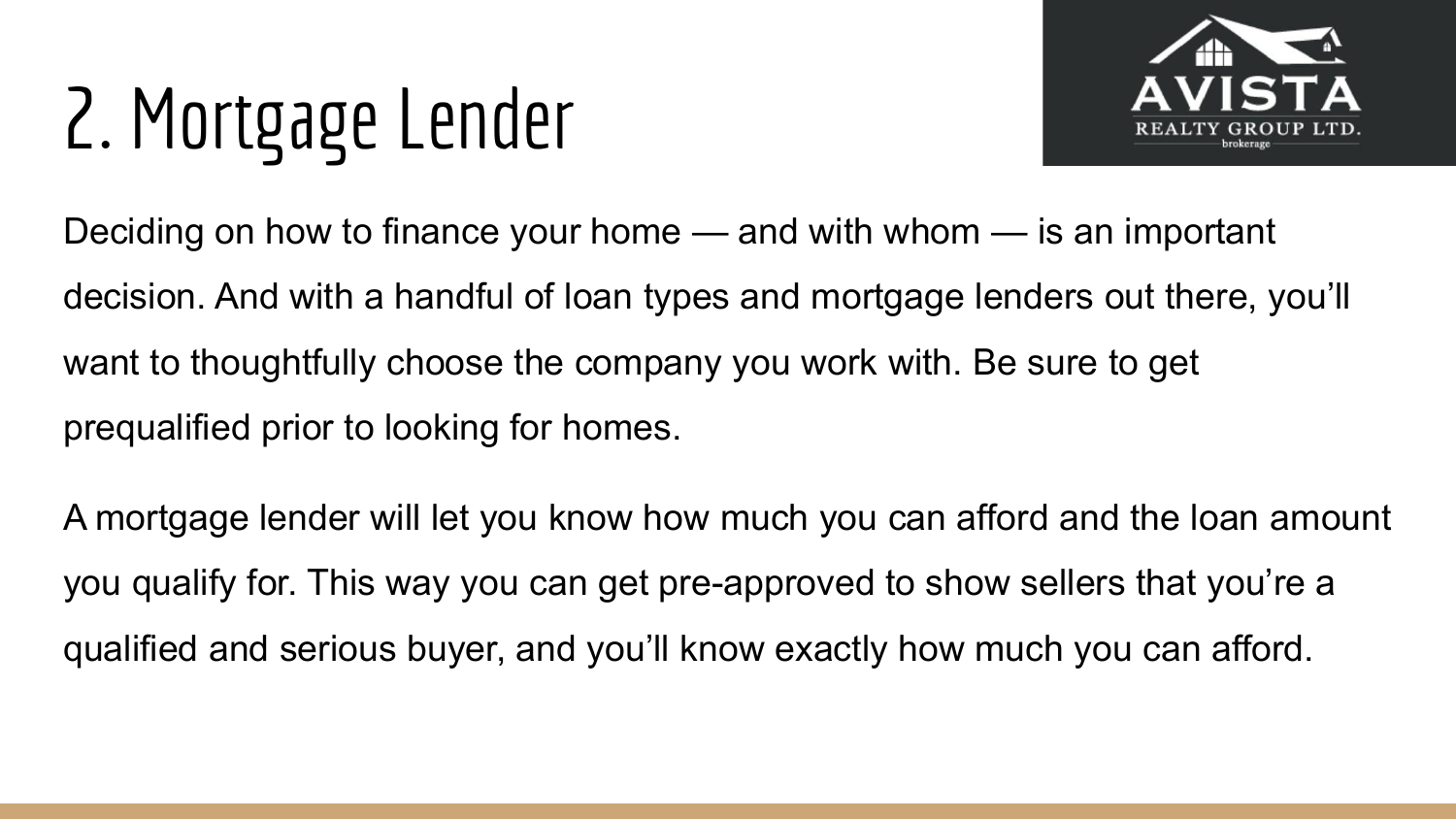#### 3. Financial Advisor



Buying a new home is a huge financial decision and long-term obligation. That's why it's a good idea to speak with a financial advisor prior to making such an important decision. You would want to do this if you are pulling out investments to use for your down payment. Be sure to know what it costs you to get your funds.

They'll assess your financial situation and help you determine if now is the right time for you to buy a new home. If it is, they can also help you budget for expenses that come with homeownership.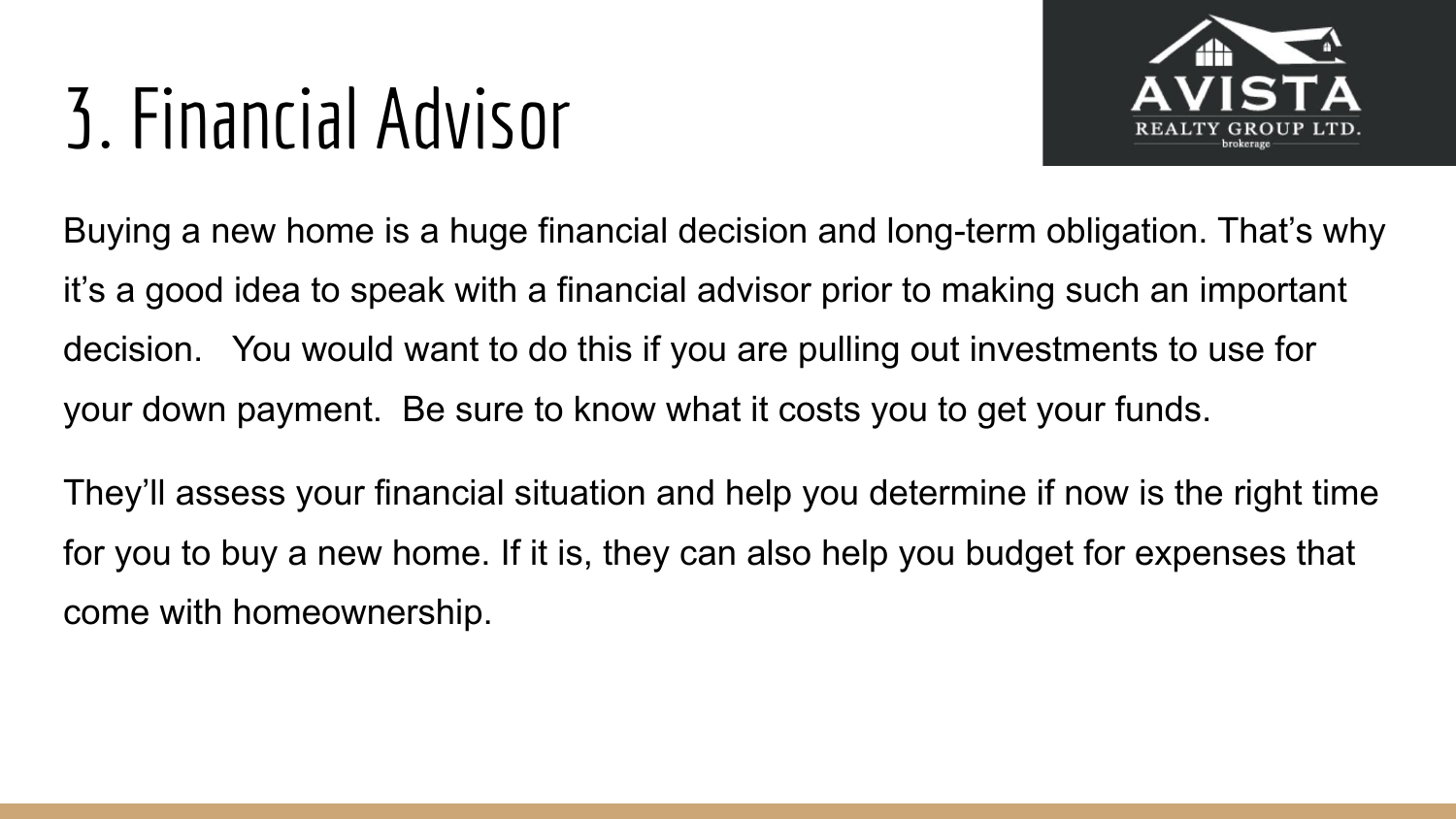#### 4. Home Inspector



As a homebuyer, you'll want to cover your bases and protect yourself from any future issues or expenses for major repairs. So once you have a conditional offer, or maybe before you submit an offer, you'll want to hire a home inspector to thoroughly inspect the home — there may be hidden issues that only a professional home inspector can uncover such as structural issues.

Be sure to know what you are buying. An inspector works for you and your interest. A fully informed buyer is the best way to be.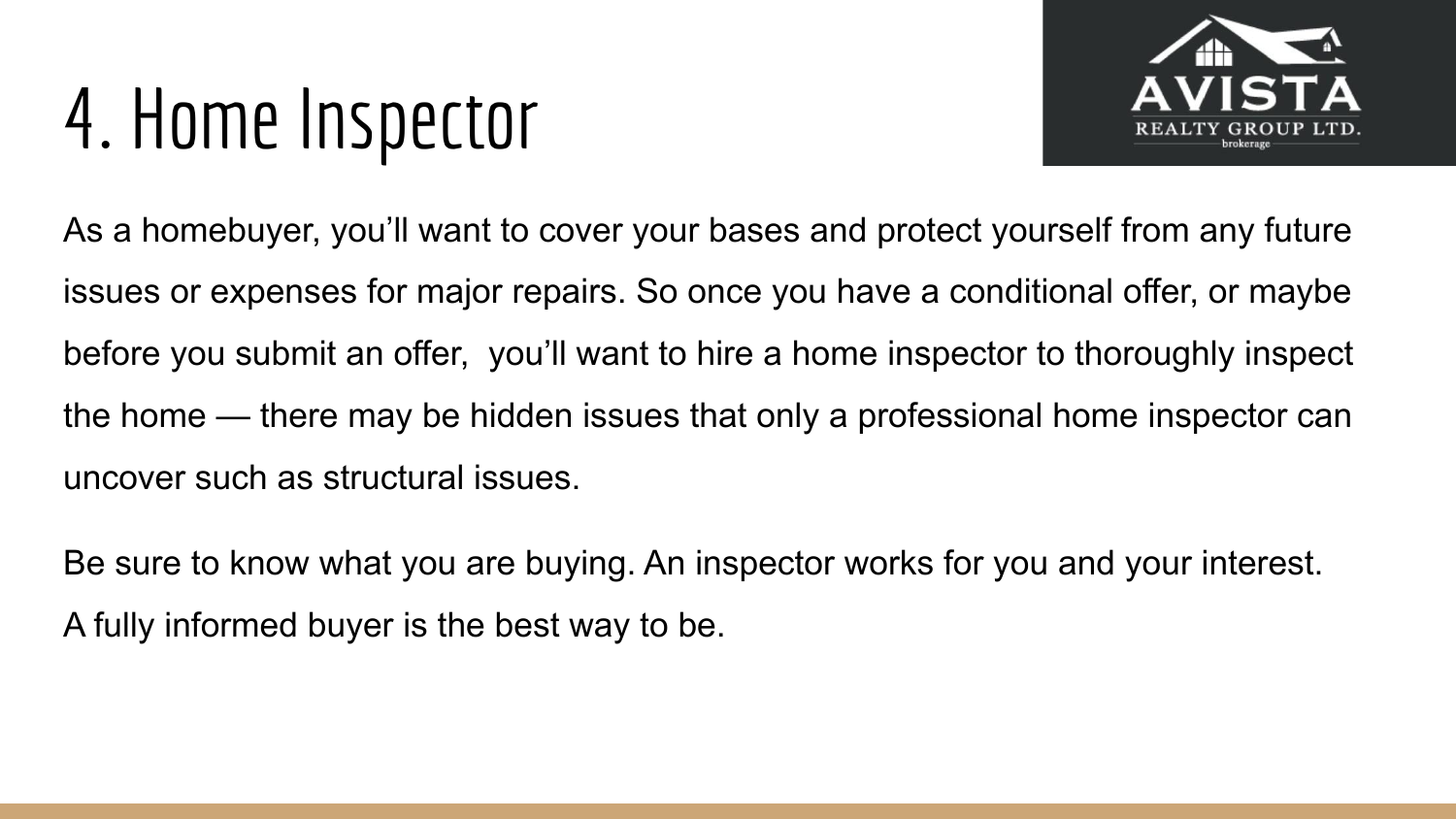## 5. Home Insurance Company



Since buying a new home is likely one of the biggest purchases you'll ever make, you're going to want financial protection. Home insurance typically protects your home and personal property if it's damaged by fire and other natural disasters, as well as theft.

Most standard home insurance policies include four essential protections: structural coverage, personal belongings coverage, liability protection, and coverage for additional living expenses. The coverage you'll need will depend on the location of your home, its age, and condition.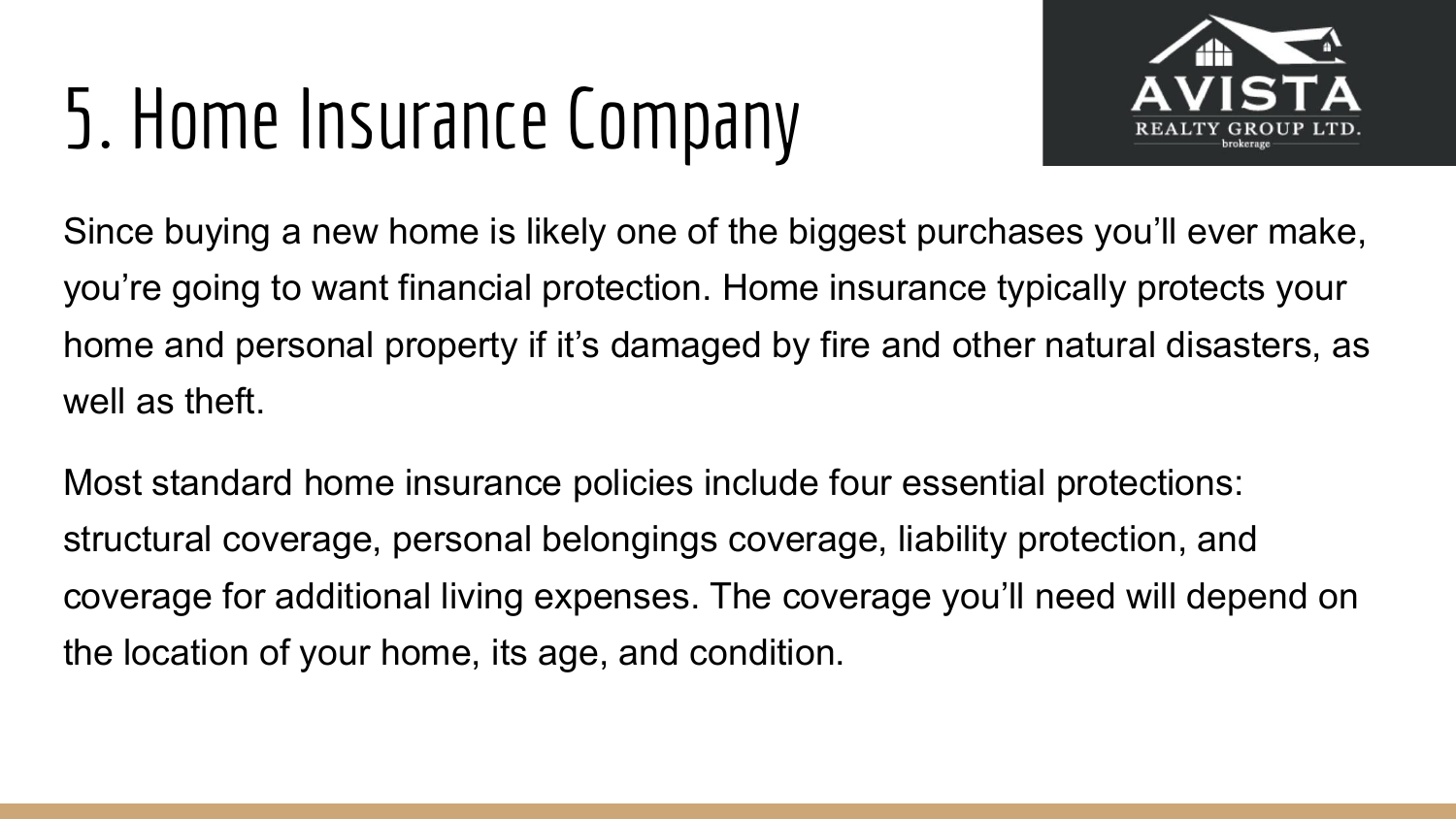## 6. Home Appraiser



A [home appraisal](https://www.homelight.com/blog/what-to-expect-from-a-home-appraisal/) is an unbiased and professional evaluation of a home's value and is required by lenders before issuing a mortgage. Typically, the appraisal occurs once the seller has accepted your offer. Your lender will hire an appraiser.

Factors like the size of the home, quality, condition, and presence or absence of key features impact the home's value. Hiring an experienced and credible appraiser is important to know the accurate value of the home and to ensure you are not over-paying above the fair market value (this protects you and your lender).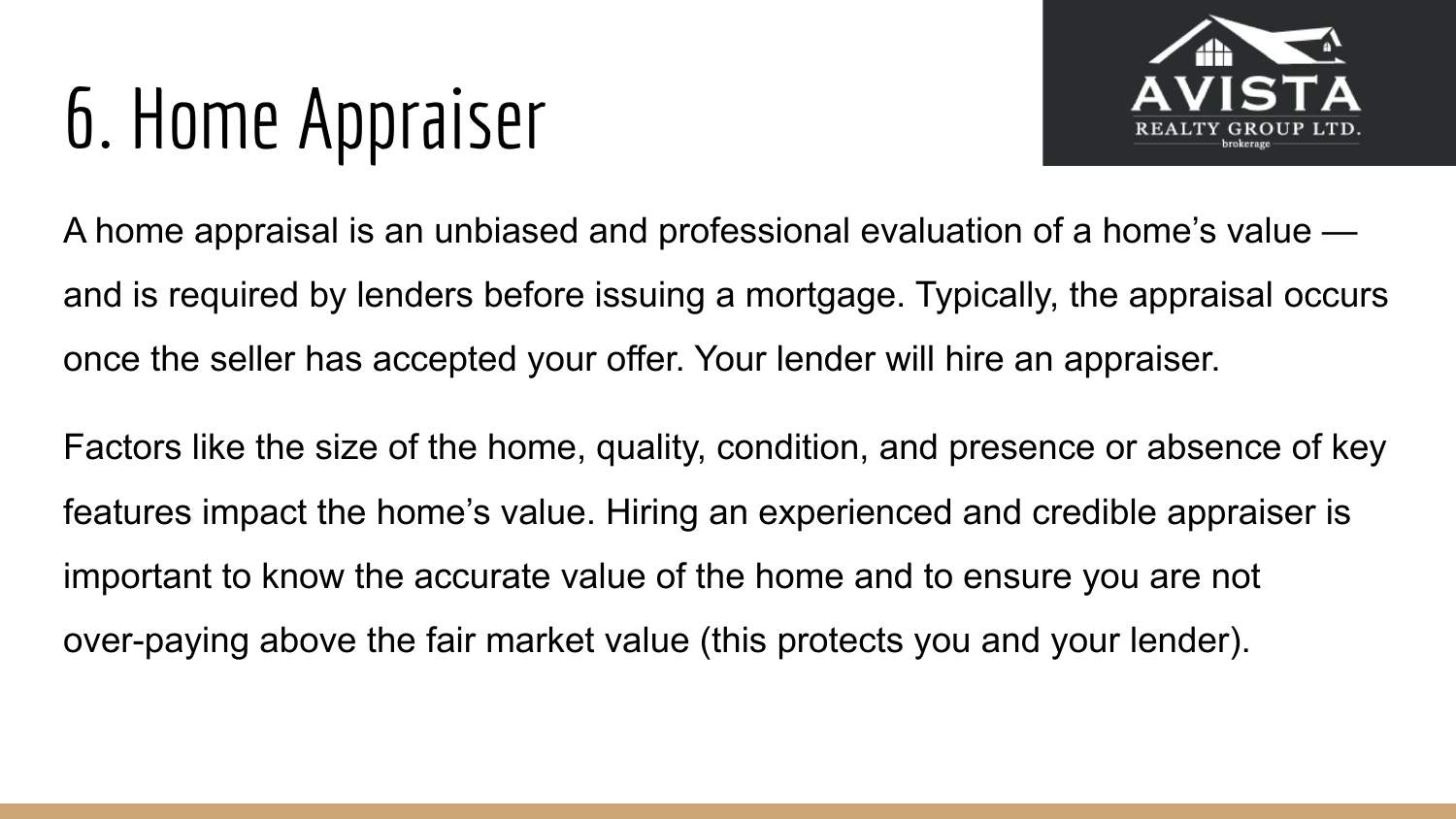## 7. Real Estate Lawyer



For a smooth home purchase and to help mitigate risk, your real estate lawyer takes care of all the title searches, tax arrears, ownership, and of course the most important..transfer of keys and money. A real estate lawyer can be particularly important to help you navigate documents or resolve any disputes that arise.

Let's say the home you're purchasing was a part of someone else's estate or the property is owned by the bank. These situations can be complex and best dealt with by a knowledgeable real estate lawyer.